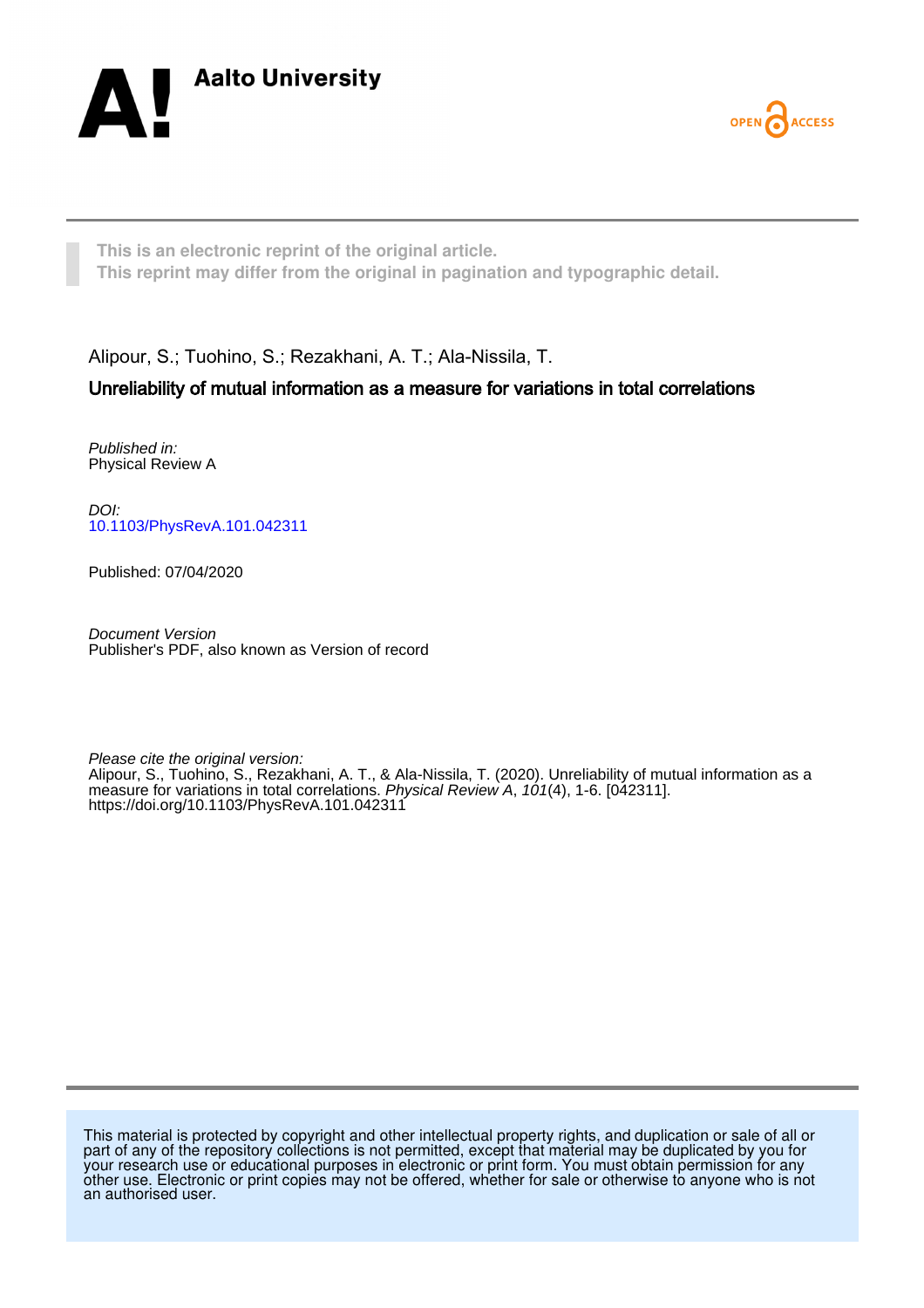### **Unreliability of mutual information as a measure for variations in total correlations**

S. Alip[o](https://orcid.org/0000-0001-7257-7245)ur[,](https://orcid.org/0000-0002-8598-8315)<sup>1</sup> S. Tuohino  $\bullet$ , <sup>2</sup> A. T. Rezakhani  $\bullet$ , <sup>3</sup> and T. Ala-Nissila<sup>1,4</sup>

<sup>1</sup>*QTF Center of Excellence, Department of Applied Physics, Aalto University, P.O. Box 11000, FI-00076 Aalto, Espoo, Finland* <sup>2</sup>*Faculty of Science, University of Oulu, 90570 Oulu, Finland*

<sup>3</sup>*Department of Physics, Sharif University of Technology, Tehran 14588, Iran*

<sup>4</sup>*Interdisciplinary Centre for Mathematical Modelling and Department of Mathematical Sciences, Loughborough University,*

*Loughborough, Leicestershire LE11 3TU, England, United Kingdom*



(Received 28 September 2019; accepted 2 March 2020; published 7 April 2020)

Correlations disguised in various forms underlie a host of important phenomena in classical and quantum systems, such as information and energy exchanges. The quantum mutual information and the norm of the correlation matrix are both considered as proper measures of total correlations. We demonstrate that, when applied to the same system, these two measures can actually show significantly different behavior except at least in two limiting cases: when there are no correlations and when there is maximal quantum entanglement. We further quantify the discrepancy by providing analytic formulas for time derivatives of the measures for an interacting bipartite system evolving unitarily. We argue that to properly account for correlations one should consider the full information provided by the correlation matrix (and reduced states of the subsystems). Scalar quantities such as the norm of the correlation matrix or the quantum mutual information can only capture a part of the complex features of correlations. As a concrete example, we show that in describing heat exchange associated with correlations neither of these quantities can fully capture the underlying physics. As a byproduct, we also prove an area law for quantum mutual information in systems with local and short-range interactions, without need to assume Markovianity or final thermal equilibrium.

DOI: [10.1103/PhysRevA.101.042311](https://doi.org/10.1103/PhysRevA.101.042311)

### **I. INTRODUCTION**

With recent developments in the rapidly growing field of quantum information science, numerous novel concepts have been introduced and used for a plethora of systems and applications in physics, communications, and computation [\[1,2\]](#page-5-0), where *correlations* (quantum in particular) play a key role. For example, in quantum thermodynamics [\[3\]](#page-5-0), it is known that correlations can be a resource in energy transfer [\[4,5\]](#page-5-0), heat and work conversion  $[6–10]$  $[6–10]$ , entropy exchange  $[11–13]$ , and in the performance of quantum heat engines [\[14\]](#page-6-0). Correlations can also have implications on the size of the gap in the energy spectrum of correlated systems [\[15\]](#page-6-0). It has been proven that almost all quantum states have nonclassical correlations and thus can be a useful resource [\[16\]](#page-6-0); however, creating such resources would in turn require thermodynamic cost [\[17–20\]](#page-6-0).

In almost all the existing studies, the quantum mutual information (QMI) measure has become a standard tool to quantify correlations. There have been extensive studies to formulate a set of natural requirements for measures of (quantum) correlations [\[21–23\]](#page-6-0), especially entanglement [\[24,25\]](#page-6-0), through which it has been argued that QMI is a measure of *total* correlations—whether classical or quantum—that a correlated state of a composite quantum system can have [\[26\]](#page-6-0). QMI has various appealing properties and also admits diverse operational interpretations, e.g., as the amount of noise required to completely destroy *all* correlations [\[27–29\]](#page-6-0). Notwithstanding, there also exist observations showing incompatibilities between some measures of the total, classical, and quantum correlations  $[30-33]$  as opposed to what had been largely accepted, which indicate that QMI or other measures of entanglement and quantumness of correlations may not be compatible for *ordering* quantum states based on the amount of correlations they contain [\[34\]](#page-6-0). In a broader context, it has been known in (quantum) resource theory that some resources are not *totally ordered* sets; see, e.g., Refs. [\[35–39\]](#page-6-0).

In this paper we argue that, while a nonzero QMI signals existence of correlations, it is not always a reliable and faithful measure for variations in the total correlations. This shortcoming has important consequences, e.g., for quantum thermodynamics. To examine QMI, we use the correlation matrix as a benchmark. This matrix, defined by the difference between a given quantum state and the tensor product of its reductions, naturally contains all correlations-related properties of a correlated quantum state. This matrix has already been used to define a "correlation picture" [\[40\]](#page-6-0) which enables one to obtain a dynamical equation for open quantum systems [\[41,42\]](#page-6-0), and also to study heat transfer between interacting correlated quantum systems [\[10\]](#page-6-0). The behavior of the correlation matrix in terms of system parameters can be considered as a reasonable reference for measuring total correlations. First we show that variations in QMI in terms of a local parameter of the system can behave differently from the variations in the correlation matrix. In particular, the correlation matrix can remain constant whereas QMI does not. This difference in behavior can be attributed to the issue of ordering quantum states [\[43,44\]](#page-6-0) with respect to the amount of total correlations. In addition, this feature implies that QMI may not always be a good measure to characterize total correlations. We also illustrate that an analogous discrepancy can be caused by quantum dynamics. To quantify this, we consider two coupled systems and derive exact analytic formulas for the time derivatives of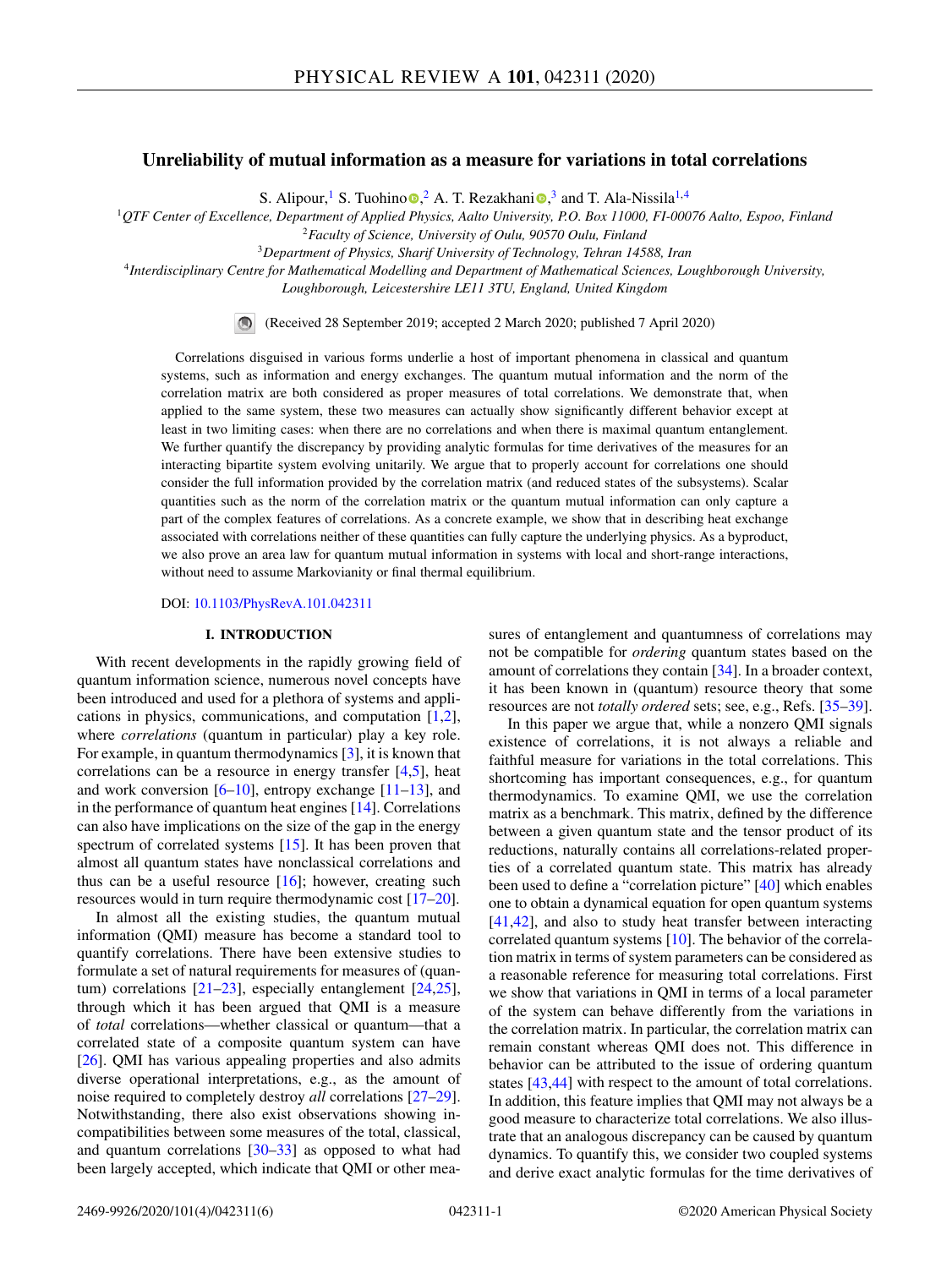<span id="page-2-0"></span>QMI and the norm of the correlation matrix. Moreover, we show that neither of these measures can fully capture heat exchange between two correlated quantum systems; instead, the whole correlation matrix is required. In the case of an uncorrelated thermal initial state for the system and its bath, we derive a relation between the heat exchange and QMI, from which we also prove an area law for QMI in systems with short-range, local interactions.

The structure of the paper is as follows. In Sec. II we recall some basic definitions. Section III compares QMI and the norm of the correlation matrix analytically as well as through two examples. In Sec. [IV](#page-3-0) we relate binding energy to QMI and the norm of the correlation matrix. Section [V](#page-4-0) concludes the paper. Four appendices include parts of derivations and details.

#### **II. BASIC DEFINITIONS**

Here we recall the definitions of the basic objects QMI and correlation matrix.

#### **A. QMI**

We first consider a composite bipartite quantum system SB the state of which is described by the density matrix  $\varrho_{SB}$ . QMI between subsystems S and B is defined as

$$
I = S(\varrho_{\text{SB}} \| \varrho_{\text{S}} \otimes \varrho_{\text{B}}) = S(\varrho_{\text{S}} \otimes \varrho_{\text{B}}) - S(\varrho_{\text{SB}}), \qquad (1)
$$

where  $\varrho_S = Tr_B[\varrho_{SB}]$  and  $\varrho_B = Tr_S[\varrho_{SB}]$  are the reduced density matrices of the subsystems,  $S(\rho) = -\text{Tr}[\rho \ln \rho]$  is the von Neumann entropy of  $\rho$ , and  $S(\rho || \rho') = Tr[\rho ln \rho]$  – Tr[ $\varrho$  ln  $\varrho'$ ] is the relative entropy of the two states  $\varrho$  and  $\varrho'$ .

#### **B. Correlation matrix**

For a given density matrix  $\varrho_{SB}$ , the correlation matrix is defined as the difference of the total state from its uncorrelated counterpart  $\varrho_S \otimes \varrho_B$  [\[40\]](#page-6-0):

$$
\chi = \varrho_{\text{SB}} - \varrho_{\text{S}} \otimes \varrho_{\text{B}}.\tag{2}
$$

If we assume a set of orthonormal Hermitian operator bases for the subsystems,  ${\{\sigma_i\}}_{i=0}^{d_S^2-1}$  and  ${\{\eta_j\}}_{j=0}^{d_B^2-1}$  (where  $d_S$  and  $d_B$ denote the dimensions of the Hilbert spaces of S and B, respectively), such that  $\text{Tr}[\sigma_i \sigma_{i'}] = \delta_{ii'}$  and  $\text{Tr}[\eta_j \eta_{j'}] = \delta_{jj'}$ , we obtain [\[34\]](#page-6-0)

$$
\chi = \sum_{ij} (\langle \sigma_i \otimes \eta_j \rangle_{\text{SB}} - \langle \sigma_i \rangle_{\text{S}} \langle \eta_j \rangle_{\text{B}}) \sigma_i \otimes \eta_j. \tag{3}
$$

It can seen that the coefficients of the correlation matrix in the chosen basis are standard covariance or two-point correlation functions. Such functions are well-known measures of correlations in classical joint probability distributions. All correlation-related properties of the state  $\varrho_{SB}$  are inscribed in the operator  $\chi$ . Although for a given state  $\varrho_{SB}$  there is a unique  $\chi$ , the reverse does not necessarily hold. Since  $\chi$  is a matrix, there is no reason *a priori* why a scalar quantity such as its 2-norm  $||\chi||_2 \equiv \sqrt{\text{Tr}[\chi^{\dagger} \chi]}$  would be able to capture all the relevant features associated with total correlations in the system. In fact, we will explicitly demonstrate below that the

scalar measures I and  $|| \chi ||_2$  can show mutually incompatible information about correlations.

## **III.** COMPARING *I* AND  $||\chi||_2$

Here we first compare QMI and the norm of the correlation matrix through two examples, and then provide analytic formulas for these quantities.

### **A. Example I: Discrepancy in the behavior between QMI and the norm of the correlation matrix**

Let us consider a system of two interacting subsystems S and B, where there is a constant correlation matrix  $\chi = (1) \otimes$  $|0\rangle\langle 0| \otimes \langle 1| + |0\rangle \otimes |1\rangle\langle 1| \otimes \langle 0|)/10$ , with  $\{|0\rangle, |1\rangle\}$  being the basis set of a two-dimensional space. We can choose the individual density matrices as

$$
\varrho_{\mathbf{S}}(x) = x|0\rangle\langle 0| + (1 - x)|1\rangle\langle 1| + (|1\rangle\langle 0| + |0\rangle\langle 1|)/10,
$$
  

$$
\varrho_{\mathbf{B}}(x) = (1 - x^2)|0\rangle\langle 0| + x^2|1\rangle\langle 1| + (|1\rangle\langle 0| + |0\rangle\langle 1|)/10,
$$

for  $x \in [0.27, 0.9]$  and they form a proper *x*-dependent density matrix for the total system as above by  $\varrho_{SB}(x) = \varrho_S(x) \otimes$  $\varrho_{\rm B}(x) + \chi$ . With these choices, while  $\chi$  is constant, QMI is neither constant nor monotonic in *x*—as shown in Fig. 1. This result is due to the fact that, while  $|| \chi ||_2$  measures the (scalar) magnitude of the total correlations in the system that remains constant here,*I* is a measure for *relative* correlations (relative to some uncorrelated state  $\varrho_S \otimes \varrho_B$ ).

#### **B. Example II: Discrepancy in the time evolution of QMI and the 2-norm of the correlation matrix**

We now show how discrepancies between the scalar correlation measures can emerge due to dynamics of a bipartite system. We consider a two-qubit system with the total Hamiltonian

$$
H_{\rm SB} = H_{\rm S} + H_{\rm B} + H_{\rm int},\tag{4}
$$



FIG. 1. QMI and 2-norm of the correlation matrix for an *x*dependent state  $\varrho_{SB}(x) = \varrho_{S}(x) \otimes \varrho_{B}(x) + \chi$  given in example I, where the correlation matrix is parameter independent and  $\varrho_{\rm S}(x)$ and  $\varrho_B(x)$  are parameter dependent. Although the correlation matrix remains constant it can be seen that QMI varies with the change of the parameter and has a minimum at  $x = 0.64$ . See the main text for details. All quantities are dimensionless.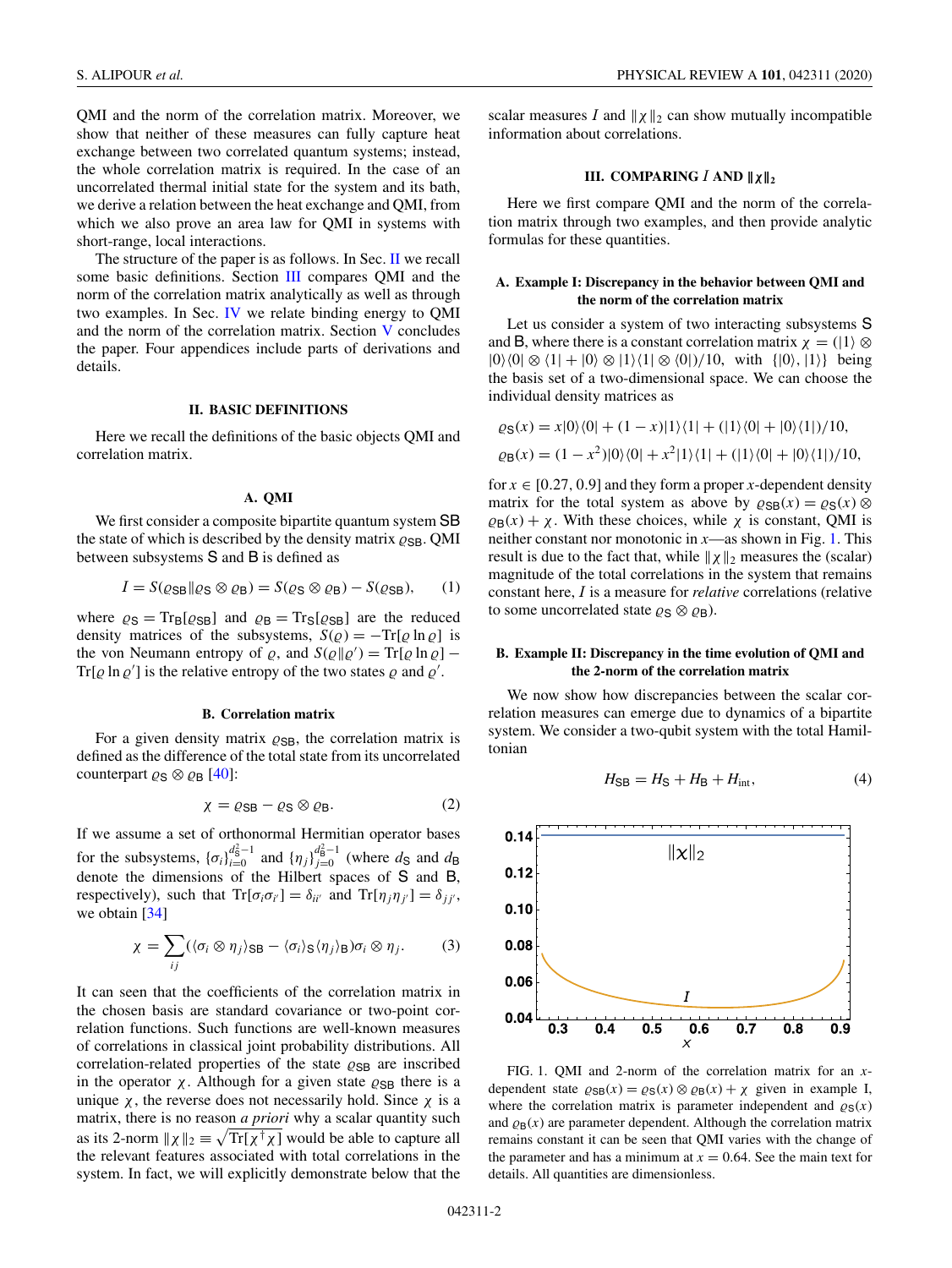<span id="page-3-0"></span>

FIG. 2. Discrepancies in the behavior between QMI *I* and the correlation matrix  $\chi$  in a two-qubit system undergoing unitary evolution in example II. (a) *I* and  $||\chi||_2$  vs time *t*. In the highlighted regions *I* increases whereas  $\|\chi\|_2$  decreases. (b, c) Magnified regions of discrepancies corresponding to the green and yellow regions in (a). See [A](#page-4-0)ppendix A for further details. All quantities are dimensionless.

where the Hamiltonian of the first qubit (S), the Hamiltonian of the second qubit (B), and their interaction are given by

$$
H_{\mathsf{S}} = \sigma_{\mathsf{S}}^z, H_{\mathsf{B}} = -\frac{1}{2}\sigma_{\mathsf{B}}^z,\tag{5}
$$

$$
H_{\text{int}} = \frac{5}{2}\sigma_S^x \otimes \sigma_B^x + \frac{1}{2}\sigma_S^y \otimes \sigma_B^y + \frac{9}{2}\sigma_S^z \otimes \sigma_B^z, \qquad (6)
$$

with  $\sigma^{\alpha}$ s ( $\alpha \in \{x, y, z\}$ ) are the Pauli matrices and  $\sigma^{\pm}$  $(\sigma^x \pm i\sigma^y)/2$ . In Fig. 2 we have plotted  $I(t)$  and  $||\chi(t)||_2$ for the evolution of a specific initial state  $\varrho_{SB}(0)$  (for details see Appendix  $\overline{A1}$ ). It can be observed that in the highlighted regions QMI displays local maxima, whereas  $\|\chi\|_2$  monotonically decreases there. A closer inspection reveals that the regions of discrepancies are not restricted to the two highlighted parts; there are more time intervals at which the signs of  $dI(t)$  and  $d||\chi(t)||_2$  differ, as shown in Appendix [A2.](#page-5-0)

## **C.** Analytic formulas for  $\partial_t I$  and  $\partial_t || \chi||_2^2$

In general, for closed bipartite quantum systems, we can quantify the difference in time evolution between *I* and  $||\chi||_2$ by computing their time derivatives (Appendix [B\)](#page-5-0):

$$
\partial_t I = i \text{Tr}\{[H_{\text{SB}}, \chi] \ln(\varrho_{\text{S}} \otimes \varrho_{\text{B}}) + i \chi \partial_t \ln(\varrho_{\text{S}} \otimes \varrho_{\text{B}})\}, \quad (7)
$$

$$
\partial_t \|\chi\|_2^2 = 2i \text{Tr}\{[H_{\text{SB}}, \chi] \varrho_{\text{S}} \otimes \varrho_{\text{B}} + i \chi \partial_t (\varrho_{\text{S}} \otimes \varrho_{\text{B}})\}.
$$
 (8)

Although the second term in Eq. (12) is zero, Tr[ $\chi \partial_t \ln(\varrho_S \otimes$  $(\varrho_{\rm B})] = 0$ , we keep it for comparison. We can immediately see that the two rates are proportional only if we can approximate  $\ln(\varrho_S \otimes \varrho_B)$  by  $\varrho_S \otimes \varrho_B - \mathbb{I}_{SB}$ . This condition holds when  $\varrho_{SB}$  is maximally or highly entangled, in which case  $\partial_t I(t) \approx$  $(d_{SB}/2)\partial_t || \chi(t) ||_2^2$ —Appendix [C.](#page-5-0) In general, however, these two rates can behave in a completely different manner.

We note that despite the discrepancies demonstrated here, depending on the context and details of the physical process in question, one of these measures may prove more relevant. For example, one can expect that when information or relative entropy exchange between the subsystems is concerned QMI should provide more pertinent information, whereas in some other situations the norm of the correlation matrix may be more useful. In the following, we demonstrate that in thermodynamic processes, in particular when studying energy exchange between two correlated and interacting subsystems, the full correlation matrix—neither its norm nor QMI—is required to capture the complete physical picture.

#### **IV. BINDING ENERGY VS QMI AND THE NORM OF THE CORRELATION MATRIX**

Assume a bipartite quantum system with the total Hamiltonian  $H_{SB}$  as given in Eq. [\(4\)](#page-2-0). The binding energy  $U_{\gamma}$ associated with the concurrent existence of correlations and interaction is defined as [\[10\]](#page-6-0)

$$
U_{\chi} = \text{Tr}[\varrho_{\text{SB}} H_{\text{SB}}] - \text{Tr}[\varrho_{\text{S}} \otimes \varrho_{\text{B}} H_{\text{SB}}] = \text{Tr}[\chi H_{\text{int}}], \quad (9)
$$

where we have used  $Tr[\chi H_S] = Tr[\chi H_B] = 0$  (for an alternative definition of the binding energy see Ref. [\[45\]](#page-6-0)). The thermodynamic importance of  $U_{\chi}$  is that in a closed bipartite system with a time-independent Hamiltonian the heat exchange between the subsystems is compensated by the variations of  $U_{\chi}$  as

$$
dQ_{\mathbf{S}}(t) + dQ_{\mathbf{B}}(t) = -dU_{\chi}(t),\tag{10}
$$

where  $dQ_S = \text{Tr}[d\varrho_S H_S]$  with the effective Hamiltonian  $H_S = H_S + Tr_B[\varrho_B H_{int}]$  and similarly for B.

From Eq. (9) it is evident that the change of  $U_{\chi}$  is purely because of the change of  $\chi$ . Now we argue that neither of the quantities *I* or  $||\chi||_2$  alone suffices to explain how  $U_{\chi}$ changes—hence they are insufficient to explain how heat is exchanged between the subsystems. To do this, we derive two equivalent expressions for  $dU<sub>x</sub>$  (for details see Appendix [D\)](#page-5-0). The first expression is given by

$$
dU_{\chi}(t) = \text{Tr}[\widehat{\chi}(t) H_{\text{int}}]d\|\chi(t)\|_{2} + \text{Tr}[d\widehat{\chi}(t) H_{\text{int}}] \|\chi(t)\|_{2},
$$
\n(1)

where  $\hat{\chi}(t) = \chi(t)/\|\chi(t)\|_2$  is the normalized correlation matrix. This implies that  $dU$  cannot be described by  $d\|\chi(t)\|_2$ trix. This implies that  $dU_\chi$  cannot be described by  $d||\chi(t)||_2$ alone due to the second term on the right-hand side. For the second expression, we assume a time-independent reference (thermal) state  $\varrho_S^{\star} \otimes \varrho_B^{\star} = e^{-\beta H_S} \otimes e^{-\beta H_B} / \text{Tr}[e^{-\beta H_S} \otimes$  $e^{-\beta H_B}$ ], with  $\beta$  being the inverse temperature, to obtain

$$
dU_{\chi}(t) = -(1/\beta) dI(t) - (1/\beta) dS[\varrho_{\mathbf{S}}(t) \otimes \varrho_{\mathbf{B}}(t) || \varrho_{\mathbf{S}}^{\star} \otimes \varrho_{\mathbf{B}}^{\star}]
$$
  
- Tr{d[\varrho\_{\mathbf{S}}(t) \otimes \varrho\_{\mathbf{B}}(t)]H<sub>int</sub>}. (12)

This relation also shows that due to the extra terms on the right-hand side *dU*<sup>χ</sup> is not necessarily monotonic in *dI*.

We can obtain an interesting additional result by assuming  $\varrho_{\text{SB}}(0) = \varrho_{\text{S}}^{\star} \otimes \varrho_{\text{B}}^{\star}$  (with  $\beta$  being the initial equilibrium inverse temperature of the system and the bath) and integrating Eq. (12), which gives

$$
I(t) = -\beta \operatorname{Tr}[\chi(t) H_{\text{int}}] - \beta \operatorname{Tr}[\Delta_t(\varrho_S \otimes \varrho_B) H_{\text{int}}] - S[\varrho_S(t) \otimes \varrho_B(t) \| \varrho_S(0) \otimes \varrho_B(0)],
$$
(13)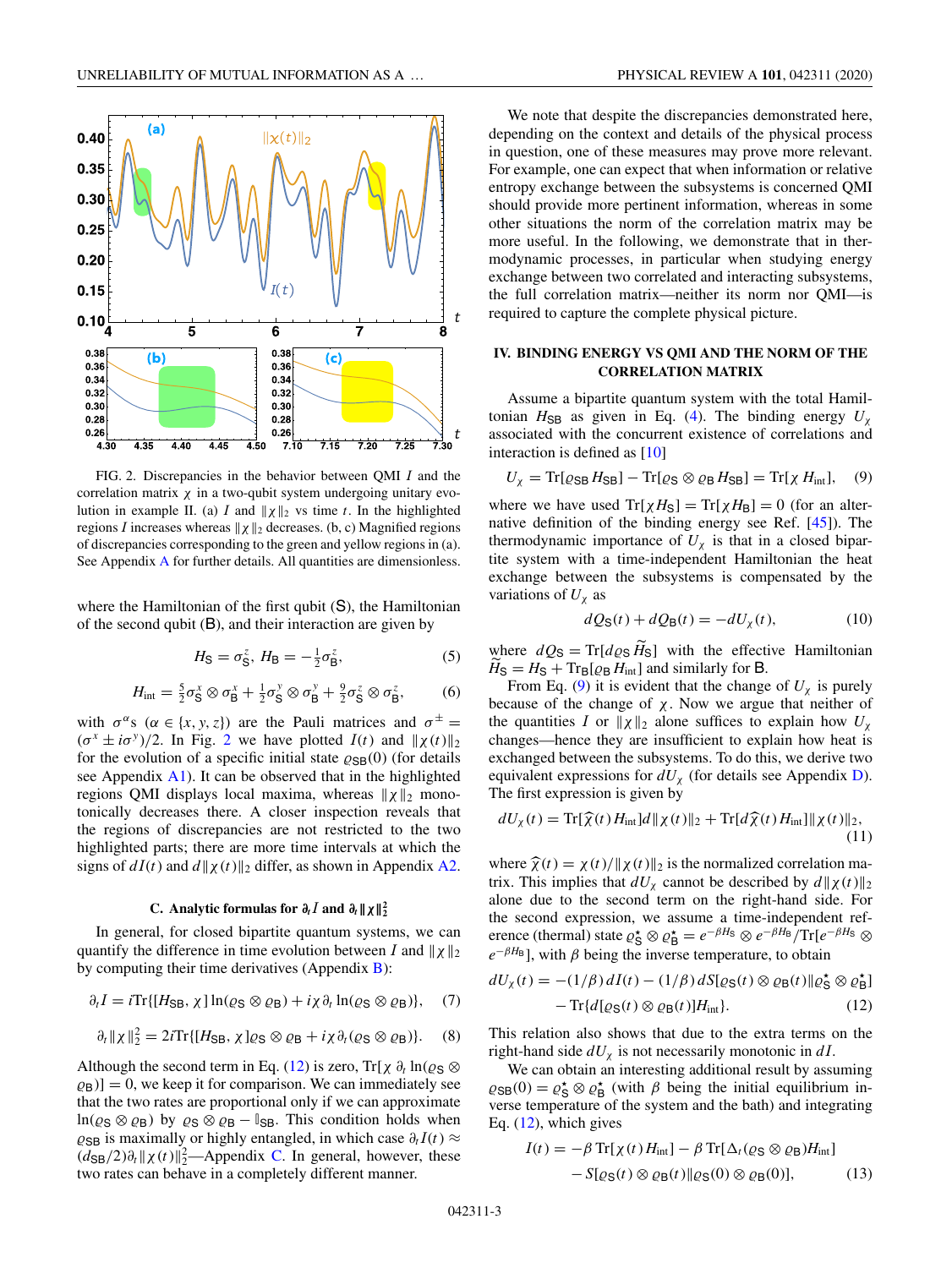<span id="page-4-0"></span>

FIG. 3. Left:  $\partial_t I$  and  $||\chi||_2$  vs *t* in example II. Right: Comparing the signs of  $\partial_t I$  and  $\partial_t ||\chi||_2$ . Discrepancy in the signs  $\partial_t I$  and  $\partial_t ||\chi||_2$  is seen at the time intervals where  $\text{sgn}[\partial_t I(t) \partial_t || \chi(t) ||_2] = -1$ . All quantities are dimensionless.

where  $\Delta_t ( \varrho_S \otimes \varrho_B ) = \varrho_S(t) \otimes \varrho_B(t) - \varrho_S(0) \otimes \varrho_B(0)$ . By using the positivity of relative entropy [\[1\]](#page-5-0)  $(S(\rho_S(t) \otimes$  $\varrho_{\mathsf{B}}(t)$ || $\varrho_{\mathsf{S}}(0) \otimes \varrho_{\mathsf{B}}(0)$ )  $\geq$  $\geqslant$  0), Tr[*AB*]  $\leqslant$  ||*A*||<sub>1</sub>||*B*|| (with  $\|X\| = \sup_{\|v\|=1} |\langle v|X|v\rangle|$  and  $\|X\|_1 = \text{Tr}[\sqrt{X^{\dagger}X}]$ , and  $\|\Delta_t \varrho_{\text{SB}}\|_1 \leq 2$ , we can get the bound

$$
I(t) \leqslant 2\beta \|H_{\text{int}}\|.\tag{14}
$$

In generic systems where interactions are short range and local,  $||H_{int}||$  is proportional to the "area" of subsystem  $S$ —the number of boundary particles of S that interact with B. Our bound thus implies an "area law" for QMI [\[46\]](#page-6-0). Note that our derivation does not require thermal equilibrium for the final state or Markovianity for its subsystem dynamics. It only requires that the initial state of the composite system is an uncorrelated thermal state of the two systems.

#### **V. SUMMARY AND CONCLUSIONS**

We have shown how significant discrepancies can arise in a bipartite quantum state in the behavior between two standard measures of total correlations, namely, the quantum mutual information measure and the norm of the correlation matrix. In particular, we have demonstrated by an example that while the correlation matrix is constant and only reduced density matrices are parameter dependent the quantum mutual information features variations with the parameter of the local states. Moreover, we have shown that discrepancies can emerge also in the case of a bipartite system undergoing unitary evolution. We have considered the case of two coupled qubits and argued that while the norm of the correlation matrix

increases (decreases) in time the quantum mutual information may decrease (increase). This feature implies that if we consider the norm of the correlation matrix as a measure for the amount of (total) correlations within a composite quantum state the quantum mutual information may not work well for ordering quantum states in terms of their correlations. We have further quantified the differences between the two quantities by deriving analytic expressions for their time derivatives for a general case and showing where these may agree. As an additional result, we have also obtained an upper bound on quantum mutual information, which leads to an area law that quantum mutual information scales with the area of the system. This result holds for generic systems in general except for assuming an uncorrelated thermal initial state for the system and its bath.

#### **ACKNOWLEDGMENTS**

This work was supported by the Academy of Finland's Center of Excellence program Quantum Technology Finland (QTF) Project No. 312298, Aalto University's AScI Visiting Professor Funding, and Sharif University of Technology's Office of Vice President for Research and Technology.

#### **APPENDIX A: DETAILS OF EXAMPLE II (SEC. [III B\)](#page-2-0)**

#### **1. Initial state of the total system**

In example II we have assumed the following initial state for the two-qubit system in the computational basis ( $|0\rangle$  =  $(1\ 0)^T$  and  $|1\rangle = (0\ 1)^T$ :

|                            | 0.403 041               | $-0.181049 - 0.038525i$ | $0.012466 + 0.12214i$   | $-0.044462 + 0.058024i$    |
|----------------------------|-------------------------|-------------------------|-------------------------|----------------------------|
| $\varrho_{\text{SB}}(0) =$ | $-0.181049 + 0.038525i$ | 0.314013                | $0.025204 - 0.101876i$  | $0.053\,753 + 0.030\,605i$ |
|                            | $0.012466 - 0.12214i$   | $0.025204 + 0.101876i$  | 0.065 777               | $-0.018686 + 0.024092i$    |
|                            | $-0.044462 - 0.058024i$ | $0.053753 - 0.030605i$  | $-0.018686 - 0.024092i$ | 0.217 169                  |
|                            |                         |                         |                         | (A1)                       |

## **2.** Time intervals of opposite signs for  $\partial_t I$  and  $\partial_t || \chi||_2$

Time derivatives of  $I(t)$  and  $|| \chi(t) ||_2$  are shown in Fig.  $3(a)$ . In Fig.  $3(b)$  we have depicted the sign of the derivatives and obtained the time intervals within which  $sgn(\partial_t I(t)) \neq sgn(\partial_t || \chi(t) ||_2)$ . In the left green

part in Fig.  $2(a)$ , the discrepancy interval is when  $t \in [4.371, 4.432]$ , and in the right yellow part the discrepancy is seen for  $t \in [7.177, 7.218]$ . The rest of the time intervals with discrepancies, given a  $4 \times 10^{-5}$ time step in the numerical simulation, are as follows:  $t \in$ {[4.000, 4.008] ∪ [4.088, 4.093] ∪ [4.234, 4.238] ∪ [4.371,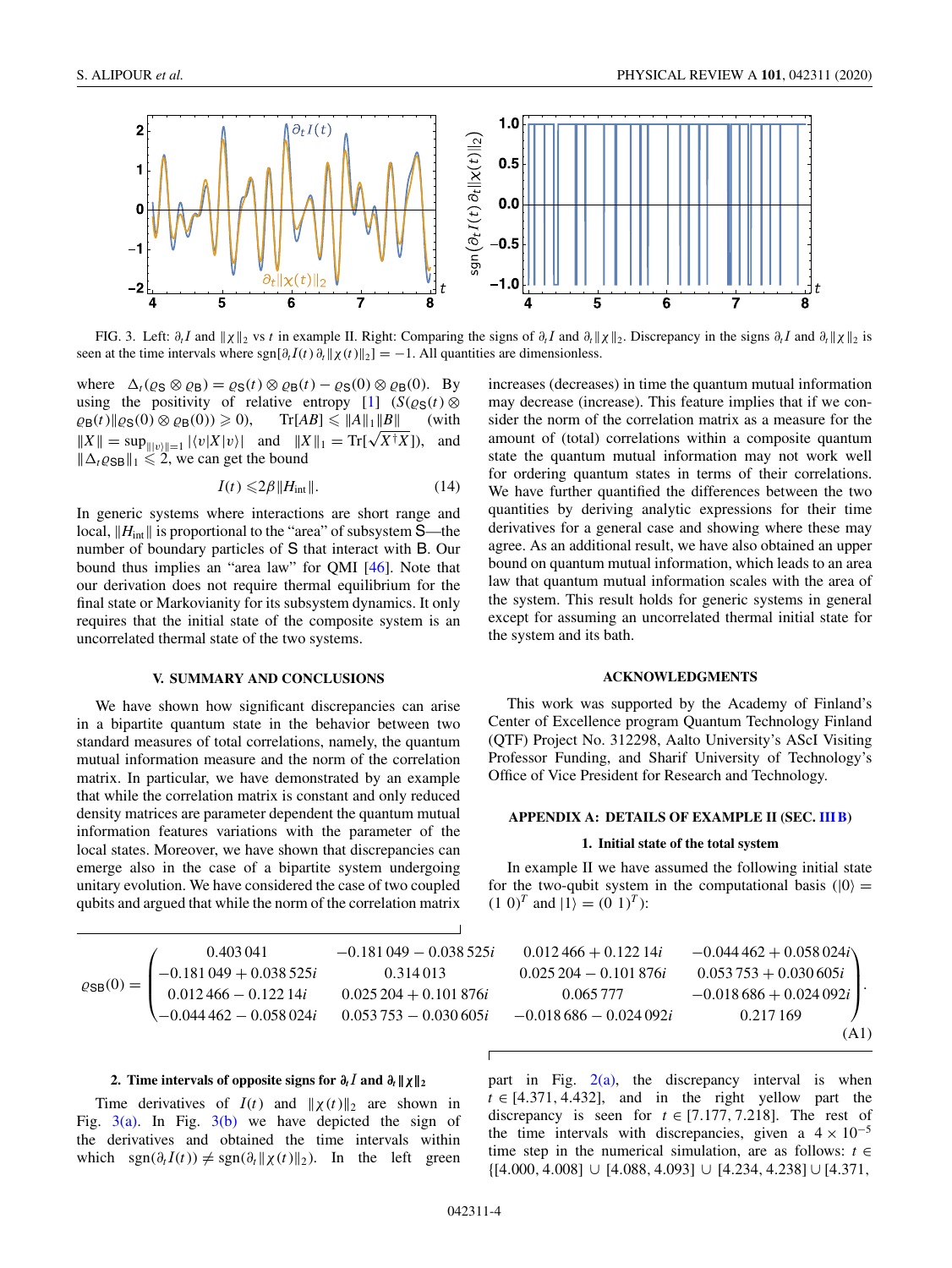<span id="page-5-0"></span>4.432] ∪ [4.682, 4.702] ∪ [4.824, 4.829] ∪ [5.094, 5.097] ∪ [5.256, 5.275] ∪ [5.480, 5.484] ∪ [5.616, 5.628] ∪ [5.727, 5.732] ∪ [6.018, 6.019] ∪ [6.194, 6.198] ∪ [6.315, 6.325] ∪ [6.465, 6.476] ∪ [6.585, 6.587] ∪ [6.885, 6.887] ∪ [6.901, 6.931] ∪ [7.051, 7.056] ∪ [7.177, 7.218] ∪ [7.365, 7.374] ∪ [7.496, 7.497] ∪ [7.636, 7.643] ∪ [7.893, 7.895]}. These intervals can be seen in Fig. [3\(b\).](#page-4-0)

## **APPENDIX B: DERIVATION OF THE EXPRESSIONS FOR** *∂tI* **AND** *∂t***-***χ***-2 <sup>2</sup> [EQS. [\(7\)](#page-3-0) AND [\(8\)](#page-3-0)]**

Since entropy is invariant under unitary evolution,  $S[\varrho_{SB}(t)] = S[\varrho_{SB}(0)]$  is time independent. Hence  $\partial_t S_{SB}(t) = 0$ . This yields the rate of charge of QMI as

$$
\partial_t I \stackrel{(1)}{=} \partial_t S_S + \partial_t S_B \qquad (B1)
$$
\n
$$
= -\text{Tr}[\partial_t (\varrho_S \otimes \varrho_B) \ln(\varrho_S \otimes \varrho_B)]
$$
\n
$$
\stackrel{(2)}{=} -\text{Tr}[\partial_t (\varrho_{SB} - \chi) \ln(\varrho_S \otimes \varrho_B)]
$$
\n
$$
= i \text{Tr}\{[H_{SB}, \varrho_{SB}] \ln(\varrho_S \otimes \varrho_B)\} + \text{Tr}[\partial_t \chi \ln(\varrho_S \otimes \varrho_B)]
$$
\n
$$
= i \text{Tr}\{[H_{SB}, \varrho_S \otimes \varrho_B + \chi] \ln(\varrho_S \otimes \varrho_b)\}
$$
\n
$$
+ \text{Tr}[\partial_t \chi \ln(\varrho_S \otimes \varrho_B)]
$$
\n
$$
= i \text{Tr}\{[H_{int}, \chi] \ln(\varrho_S \otimes \varrho_B)\}. \qquad (B2)
$$

In the last line we have used  $Tr[\partial_t \chi \ln(\varrho_S \otimes \varrho_B)] = 0$ ,  $\text{Tr}\{[H_{\text{SB}}, \varrho_{\text{S}} \otimes \varrho_{\text{B}}] \ln(\varrho_{\text{S}} \otimes \varrho_{\text{B}})\} = 0, \ \text{Tr}\{[H_{\text{S}}, \chi] \ln \varrho_{\text{S}}\} = 0,$ and  $\text{Tr}\{[H_a, \chi] \ln \varrho_b\} = 0$  for  $a, b \in \{\text{S}, \text{B}\}.$ 

For  $\partial_t ||\chi||_2^2$  we note that

$$
\partial_t ||\chi||_2^2 = \partial_t \text{Tr}[\chi^2]
$$
  
=  $2 \text{Tr}[\partial_t \chi \chi]$   
=  $2 \text{Tr}[\partial_t (\varrho_{\text{SB}} - \varrho_{\text{S}} \otimes \varrho_{\text{B}}) \chi]$   
=  $2i \text{Tr}\{[H_{\text{SB}}, \chi] \varrho_{\text{S}} \otimes \varrho_{\text{B}}\} - 2 \text{Tr}[\partial_t (\varrho_{\text{S}} \otimes \varrho_{\text{B}}) \chi].$  (B3)

#### **APPENDIX C: COMPARING EQS. [\(7\)](#page-3-0) AND [\(8\)](#page-3-0)**

In Eq. [\(7\)](#page-3-0) we can replace  $\rho_S \otimes \rho_B$  with  $d_{SB} \rho_S \otimes \rho_B$ , without any effect on the final result. Similarly, in Eq. [\(8\)](#page-3-0) we

- [1] M. A. Nielsen and I. L. Chuang, *Quantum Computation and Quantum Information* (Cambridge University, Cambridge, England, 2010).
- [2] M. M. Wilde, *Quantum Information Theory* (Cambridge University, Cambridge, England, 2013).
- [3] J. Goold, M. Huber, A. Riera, L. del Rio, and P. Skrzypczyk, The role of quantum information in thermodynamics: A topical review, [J. Phys. A: Math. Theor.](https://doi.org/10.1088/1751-8113/49/14/143001) **[49](https://doi.org/10.1088/1751-8113/49/14/143001)**, [143001](https://doi.org/10.1088/1751-8113/49/14/143001) [\(2016\)](https://doi.org/10.1088/1751-8113/49/14/143001).
- [4] S. Lloyd, Z.-W. Liu, S. Pirandola, V. Chiloyan, Y. Hu, S. Huberman, and G. Chen, No energy transport without discord, [arXiv:1510.05035](http://arxiv.org/abs/arXiv:1510.05035) (2015).
- [5] R. Sampaio, J. Anders, T. G. Philbin, and T. Ala-Nissila, Contributions to single-shot energy exchanges in open quantum systems, [Phys. Rev. E](https://doi.org/10.1103/PhysRevE.99.062131) **[99](https://doi.org/10.1103/PhysRevE.99.062131)**, [062131](https://doi.org/10.1103/PhysRevE.99.062131) [\(2019\)](https://doi.org/10.1103/PhysRevE.99.062131).

can replace  $\varrho_S \otimes \varrho_B$  with  $\varrho_S \otimes \varrho_B - \mathbb{I}_{SB}/d_{SB}$ . Thus

$$
\partial_t I = i \operatorname{Tr} \{ [H_{\text{SB}}, \chi] \ln(d_{\text{SB}} \varrho_{\text{S}} \otimes \varrho_{\text{B}}) + i \chi \partial_t \ln(d_{\text{SB}} \varrho_{\text{S}} \otimes \varrho_{\text{B}}) \}, \tag{C1}
$$

$$
(d_{\mathsf{SB}}/2)\partial_t \|\chi\|_2^2 = i \operatorname{Tr}\{[H_{\mathsf{SB}}, \chi](d_{\mathsf{SB}}\varrho_{\mathsf{S}} \otimes \varrho_{\mathsf{B}} - \mathbb{I}_{\mathsf{SB}}) + i\chi \partial_t (d_{\mathsf{SB}}\varrho_{\mathsf{S}} \otimes \varrho_{\mathsf{B}} - \mathbb{I}_{\mathsf{SB}})\}.
$$
 (C2)

These two expressions would be equal if we can approximate  $\ln(d_{SB} \varrho_S \otimes \varrho_B) \approx d_{SB} \varrho_S \otimes \varrho_B - \mathbb{I}_{SB}$ . From  $\ln A \approx$  $A - \mathbb{I}$ , for a positive operator *A* with  $||A - \mathbb{I}|| \ll 1$ , we can simplify this condition as

$$
\left\| \varrho_{\mathsf{S}} \otimes \varrho_{\mathsf{B}} - \frac{\mathbb{I}_{\mathsf{S}}}{d_{\mathsf{S}}} \otimes \frac{\mathbb{I}_{\mathsf{B}}}{d_{\mathsf{B}}} \right\| \ll \frac{1}{d_{\mathsf{S}\mathsf{B}}}.\tag{C3}
$$

In other words,

$$
\varrho_{\mathbf{S}}(t) \otimes \varrho_{\mathbf{B}}(t) \approx \frac{\mathbb{I}_{\mathbf{S}}}{d_{\mathbf{S}}} \otimes \frac{\mathbb{I}_{\mathbf{B}}}{d_{\mathbf{B}}} \Rightarrow \partial_t \mathbb{I}(t) \approx \frac{d_{\mathbf{S}\mathbf{B}}}{2} \partial_t \|\chi(t)\|_2^2.
$$
\n(C4)

Condition (C3) is satisfied when  $\varrho_{SB}$  is a maximally or highly entangled state [\[25\]](#page-6-0).

### **APPENDIX D: DERIVATION OF THE AREA LAW FOR QMI [EQ. [\(12\)](#page-3-0)]**

The relation between the time derivative of QMI and heat exchange can be obtained through the following:

$$
dI = dSS + dSB
$$
  
=  $-Tr[d\varrhoS ln \varrhoS] - Tr[d\varrhoB ln \varrhoB]$   
=  $-(Tr[d\varrhoS ln \varrhoS] - Tr[d\varrhoS ln \varrhoS*]) - Tr[d\varrhoS ln \varrhoS*]–  $(Tr[d\varrhoB ln \varrhoB] - Tr[d\varrhoB ln \varrhoB*]) - Tr[d\varrhoB ln \varrhoB*]=  $-dS(\varrhoS ||\varrhoS*) + \beta Tr[d\varrhoSHS] - dS(\varrhoB ||\varrhoB*)+  $\beta Tr[d\varrhoBHB]$   
=  $-dS(\varrhoS \otimes \varrhoB ||\varrhoS* \otimes \varrhoB*) - \beta Tr[d\chi Hint]-  $\beta Tr[d(\varrhoS \otimes \varrhoB)Hint],$  (D1)$$$$ 

where  $\rho_S^* = e^{-\beta H_S}/\text{Tr}[e^{-\beta H_S}], \rho_B^* = e^{-\beta H_S}/\text{Tr}[e^{-\beta H_B}],$  and in the last line we have used the identity in Eq. [\(9\)](#page-3-0) and  $\text{Tr}[d\varrho_{\rm S}H_{\rm S} + d\varrho_{\rm B}H_{\rm B}] = \text{Tr}[d(\varrho_{\rm S} \otimes \varrho_{\rm B})(H_{\rm S} + H_{\rm B})].$ 

- [6] M. Perarnau-Llobet, K. V. Hovhannisyan, M. Huber, P. Skrzypczyk, N. Brunner, and A. Acín, Extractable Work from Correlations, [Phys. Rev. X](https://doi.org/10.1103/PhysRevX.5.041011) **[5](https://doi.org/10.1103/PhysRevX.5.041011)**, [041011](https://doi.org/10.1103/PhysRevX.5.041011) [\(2015\)](https://doi.org/10.1103/PhysRevX.5.041011).
- [7] K. Micadei, J. P. Peterson, A. M. Souza, R. S. Sarthour, I. S. Oliveira, G. T. Landi, T. B. Batalhão, R. M. Serra, and E. Lutz, Reversing the direction of heat flow using quantum correlations, [Nat. Commun.](https://doi.org/10.1038/s41467-019-10333-7) **[10](https://doi.org/10.1038/s41467-019-10333-7)**, [2456](https://doi.org/10.1038/s41467-019-10333-7) [\(2019\)](https://doi.org/10.1038/s41467-019-10333-7).
- [8] G. M. Andolina, M. Keck, A. Mari, M. Campisi, V. Giovannetti, and M. Polini, Extractable Work, the Role of Correlations, and Asymptotic Freedom in Quantum Batteries, [Phys. Rev. Lett.](https://doi.org/10.1103/PhysRevLett.122.047702) **[122](https://doi.org/10.1103/PhysRevLett.122.047702)**, [047702](https://doi.org/10.1103/PhysRevLett.122.047702) [\(2019\)](https://doi.org/10.1103/PhysRevLett.122.047702).
- [9] F. Sapienza, F. Cerisola, and A. J. Roncaglia, Correlations as a resource in quantum thermodynamics, [Nat. Commun.](https://doi.org/10.1038/s41467-019-10572-8) **[10](https://doi.org/10.1038/s41467-019-10572-8)**, [2492](https://doi.org/10.1038/s41467-019-10572-8) [\(2019\)](https://doi.org/10.1038/s41467-019-10572-8).